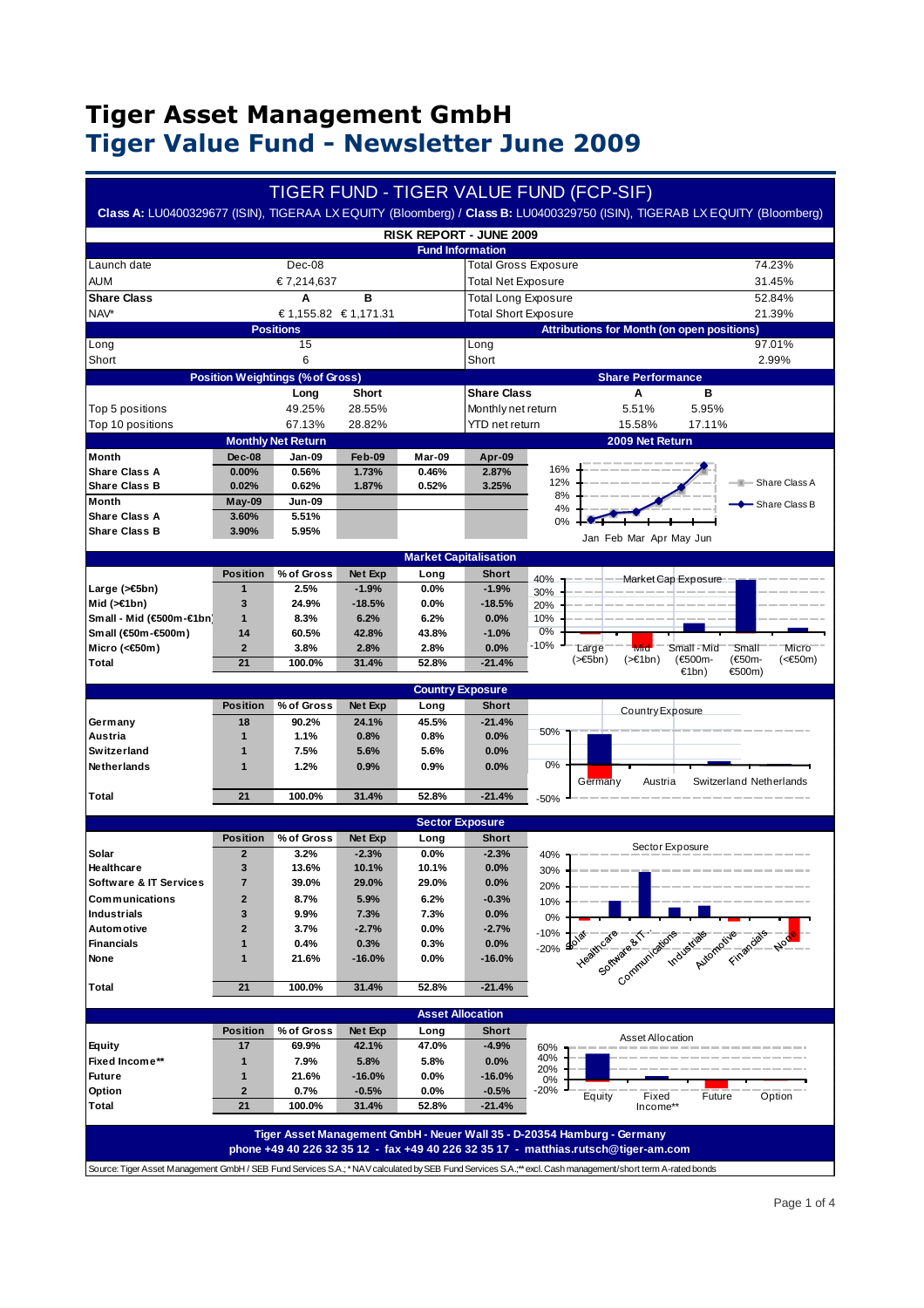### **Tiger Value Fund – June 2009**

### O **Returns: Up 5.51% (class A)/5.95% (class B)**

June was a strong month for the Tiger Value Fund. The Fund achieved a net return of 5.51% for share class A and 5.95% for share class B, making a cumulative  $+15.58\%$  for class A and  $+17.11\%$ for class B in the year-to-date.

#### **O Commentary: Strong attributions from Tipp24, freenet, Compugroup**

We achieved our performance with a moderate gross exposure of approximately 75%. During the month we reduced our net exposure by 5% to appr. 31%. We doubled our MDAX Future hedge and added single shorts.

Our positions in Tipp24 (TIM), freenet (FNT) and Compugroup (COP) which we already highlighted in our previous newsletters were our strongest contributors with around +476bp. Our MDAX Future hedge contributed +18bp and our single shorts with +36bp positive to our performance. We booked profits in a smaller short position in a financial services company after the stock dropped by nearly 50% on concerns about a potential insolvency. We experienced only marginal losses in a few smaller long positions.

#### **O Discussion: Acino with full pipeline and strong catalysts ahead**

We bought Acino (ACIN), a Swiss pharmaceutical company, were we expect the European roll out of its blockbuster product Clopidogrel in Q3. Clopidogrel is a generic version of Sanofi-Aventis' Plavix blood thinner, one of the best selling drugs with annual sales of > Eur 6bn. ACIN already received approval for the German market in 2008 and currently holds a market share > 30% in Germany. With contracts signed with some of the most powerful generics companies in Europe (Sandoz, Hexal, Ratiopharm) and only 2-3 potential Clopidogrel competitors which will enter the market until 2013, ACIN is set to grasp a significant market share in Europe. Based on a European market share of 25%-30% we estimate the NPV of Clopidogrel at about CHF 500m-600m vs. its current enterprise value of around CHF 580m.

Furthermore, with 10 products on the market and a product pipeline of 19 potential compounds, we expect sales and profits to double in the next 3 years. At a P/E 2009E of around 10x, a FCF Yield  $>15\%$  and a full product pipeline we believe that ACIN is a huge buying opportunity at current levels and see ACIN as a target for both financial and strategic buyers.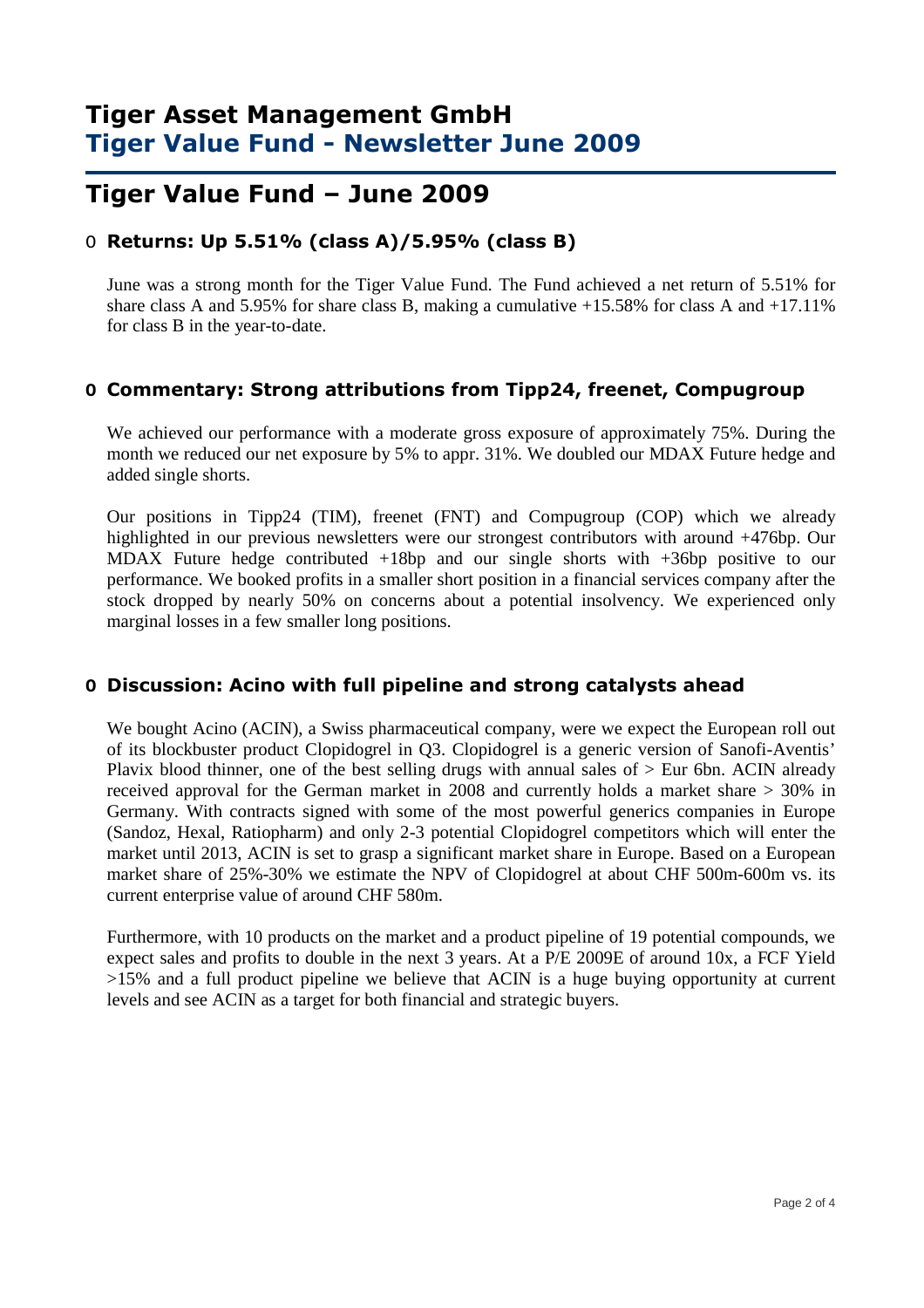### o **Outlook: Mixed real economy signals, Activism Preparations**

Although some positive economic trends in the USA and Europe are evident there are still some negative signs which we will continue to monitor closely and expect the discussion about V, U, W and even the dreaded L shape recovery to dominate the summer period. The ongoing pricing pressure across many industries and the weak industrial production numbers, especially in Europe and the USA, are concerning arguments to believe the recovery is rather long than short term.

Finally, we would be wary of the consensus and the market outlook of leading companies. While there is a medium-term risk to earnings in the short-term, we believe that we are most likely to be in a trading range for some time.

During June we intensified our work at two potential targets where we will initiate value creating measures to bridge the gap between market price and "intrinsic value". We teamed up with strong activist investors and legal experts and are confident to earn a high margin with both activist cases in future. We started to invest in one asset in July and will discuss these special situations in our following newsletters.

As usual, should you have any questions regarding the fund, our current portfolio positions or anything else please feel free to contact us by phone (+49-40-2263235-12) or at matthias.rutsch@tiger-am.com.

### *The Tiger Value Fund Desk, 10th July 2009*

 *Matthias Rutsch Marc Schädler*